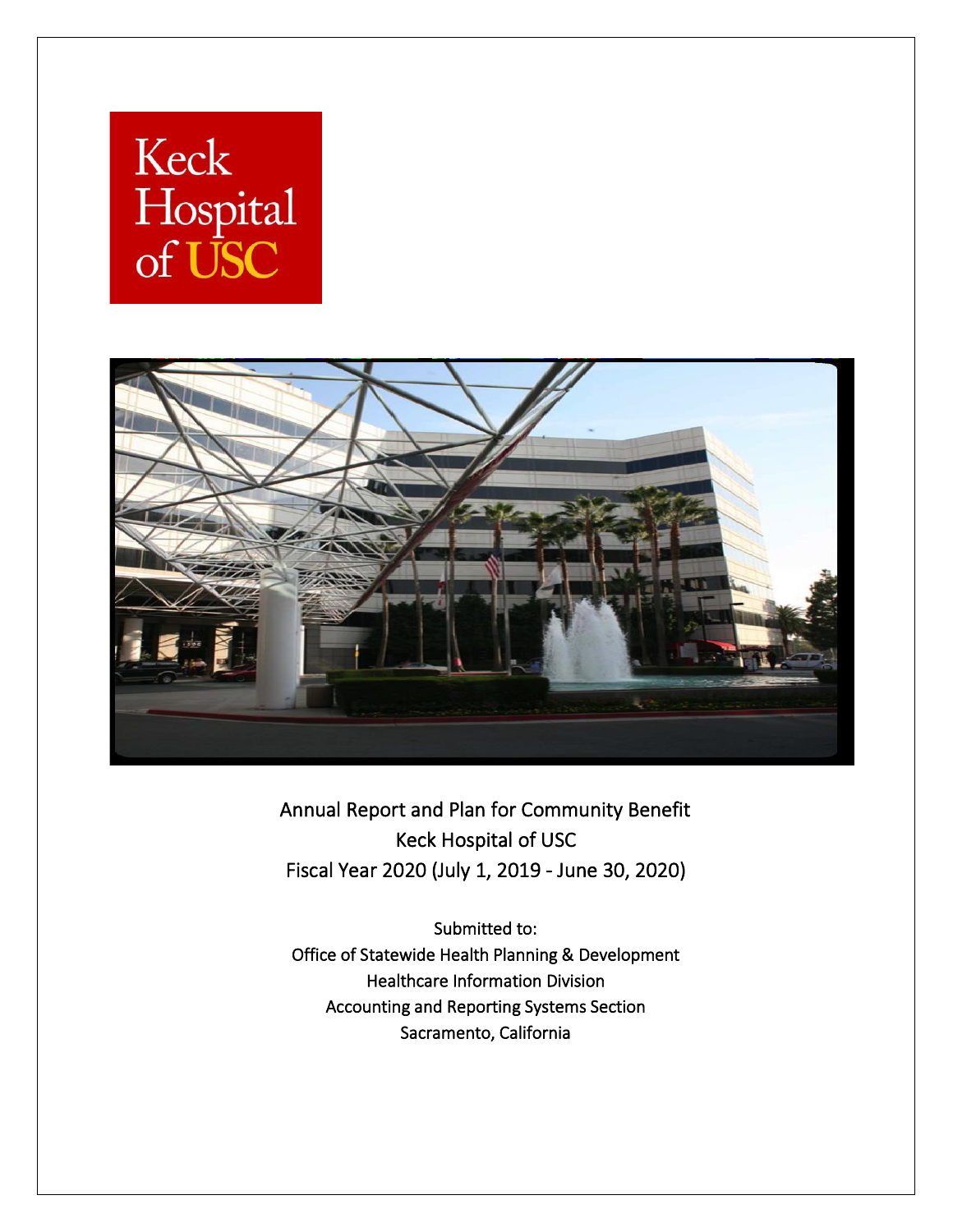# **Contents**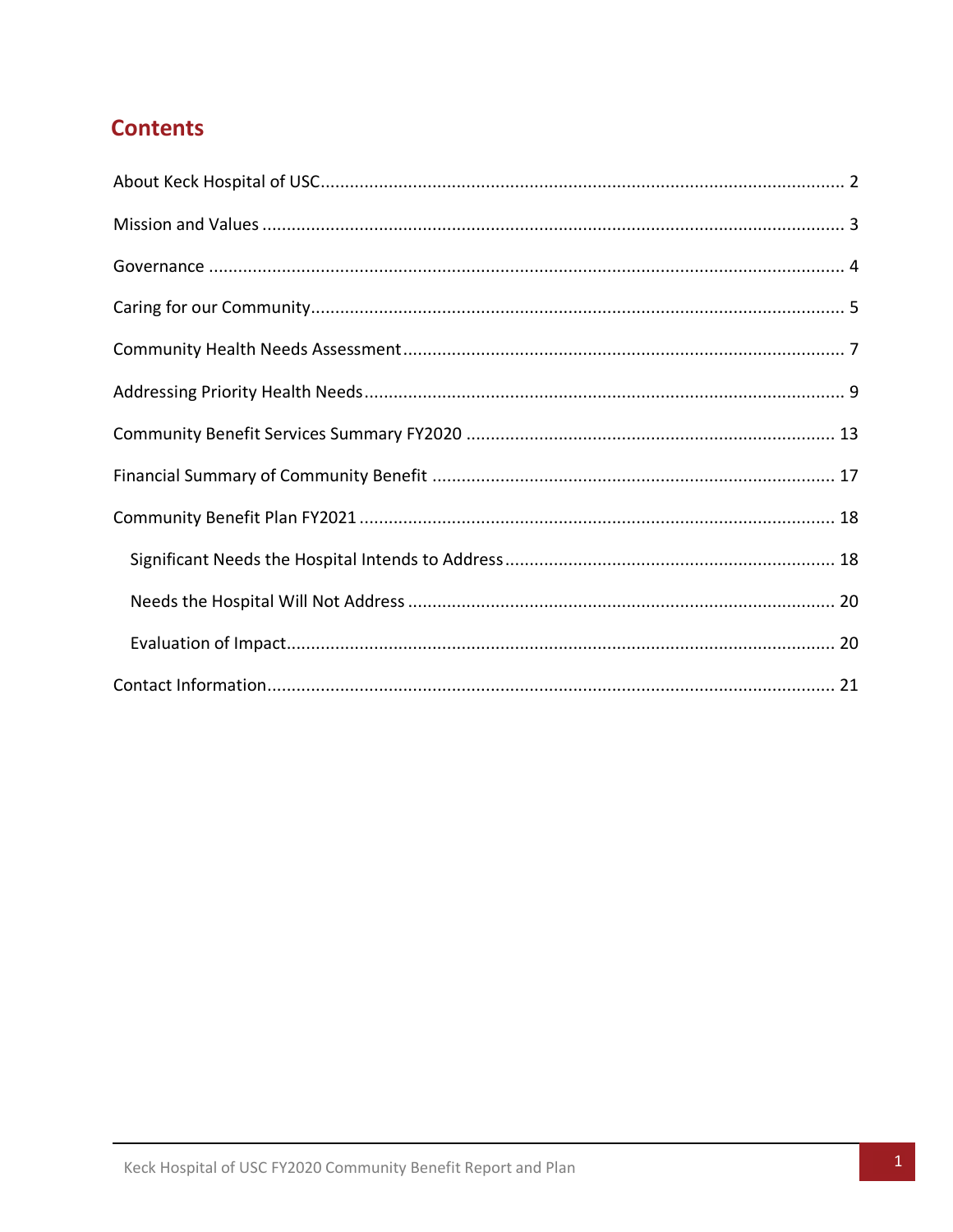# <span id="page-2-0"></span>**About Keck Hospital of USC**

#### **Keck Medicine of USC**

Keck Medicine of USC is the University of Southern California's medical enterprise. Encompassing academic excellence, world-class research and state-of-the-art clinical care, we attract internationally renowned experts who teach and practice at the Keck School of Medicine of USC.

We operate the Keck Medical Center of USC, which includes two acute care hospitals: Keck Hospital of USC and USC Norris Cancer Hospital. The enterprise also owns the community hospital USC Verdugo Hills Hospital, and it includes more than 40 outpatient facilities, some at affiliated hospitals, in Los Angeles, Orange, Kern, Tulare and Ventura counties. In addition, we operate USC Care Medical Group, a medical faculty practice.

## **Keck Hospital of USC**

Keck Hospital of USC is a private, nonprofit, 401-bed acute care hospital. The hospital offers some of the most sophisticated technology available. Keck Hospital of USC provides innovative care for complex medical and surgical issues. Among the hospital's advanced services are neurointerventional radiology, minimally invasive cardiothoracic surgery, robotic surgery and interventional cardiology. Surgical specialties include organ transplantation and neurosurgery, as well as [cardiothoracic,](http://www.uscuniversityhospital.org/uscuh/services/heart-and-lung-services/cardiothoracic-surgery) [bariatric,](http://www.uscuniversityhospital.org/uscuh/services/weight-loss-and-digestive-disorders/bariatrics) esophageal, orthopedic, and plastic and reconstructive surgeries.

In addition to patient care, Keck Hospital of USC is a site for clinical research, supporting patients participating in cutting edge clinical trials. Keck Hospital of USC is also strongly committed to education. As a member of the USC family, it is a teaching hospital, training residents and fellows in graduate medical education. Keck Hospital of USC is also a highly regarded clinical rotation site for local nursing and allied health programs.

#### **Awards**

Keck Hospital of USC was the recipient of the following awards and accolades in 2019:

- U.S. News & World Report Best Hospitals
	- o Top 3 in Los Angeles County
	- o Top 5 in California
- Magnet® designated by American Nurses Credentialing Center's (ANCC) Magnet Recognition Program® for nursing excellence
- "A" grade from Leapfrog Group, a national patient safety watchdog
- Top hospital for LGBTQ+ patients and health-care workers by the Human Rights Campaign
- Get with the Guidelines Gold Plus by the American Heart Association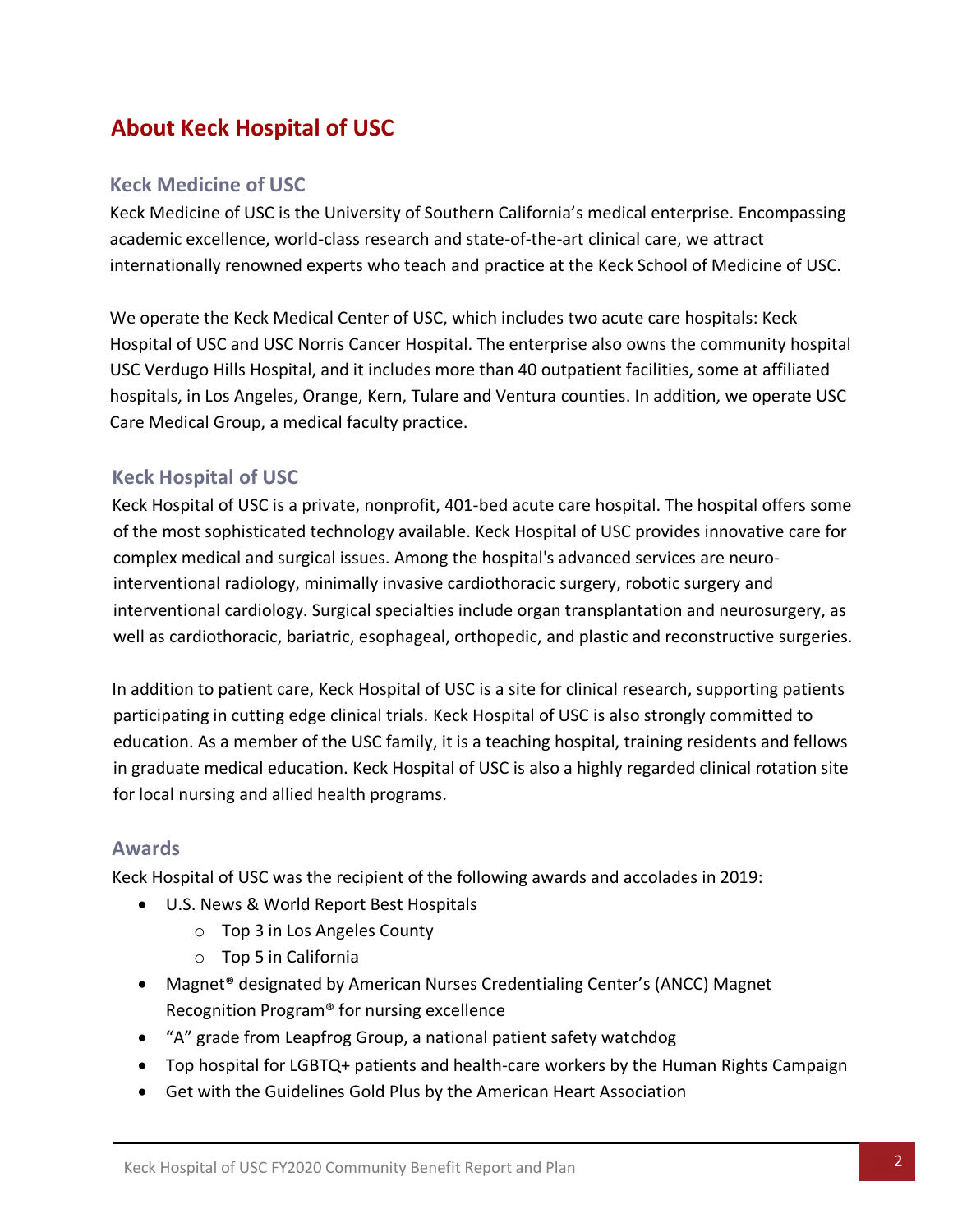# <span id="page-3-0"></span>**Mission and Values**

#### **Mission**

We are the Keck Medical Center of USC.

We strive to be the trusted leader in quality health care that is personalized, compassionate and innovative.

We stand for empowerment, integrity, respect, collegiality and vitality.

We commit to authenticity.

We commit to excellence in clinical care, teaching and research.

You can count on us to be fully present in the delivery of uncompromising health care.

#### **Values**

- We deliver quality health care through uncompromised service excellence.
- We show compassion while building positive relationships with our colleagues, our patients and their families.
- We contribute to innovation through collegial collaboration.
- We are empowered to improve the performance of the organization.
- We have integrity and are accountable to the highest professional standards.
- We demonstrate respect for our environment by our demeanor, actions, and personal appearance.
- We demonstrate vitality by being fully present and engaging others.
- We are responsible for authentic communication with our colleagues, our patients and their families.
- We provide a private, safe and secure environment.
- We commit to personalizing the "KNOWN" Service Standards™
	- o Kind greeting
	- o Notice needs
	- o Own it
	- o Wow them
	- o Next steps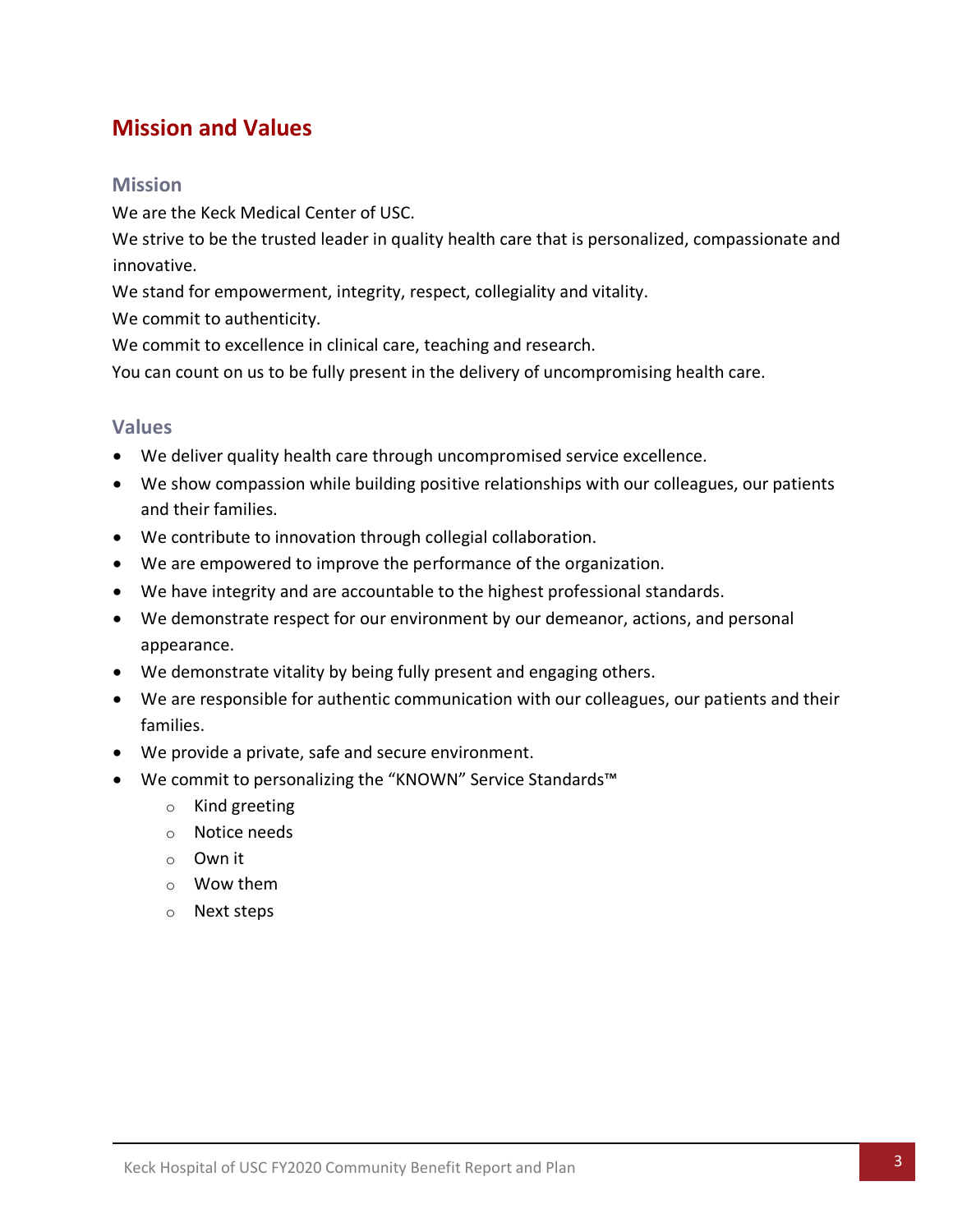## <span id="page-4-0"></span>**Governance**

The USC Health System Board provides strategic, financial, and operational oversight to the USC Health System and clinical care activities across the University and its health professional schools, enables the USC Health System to be nimble and thrive in a competitive Los Angeles health care market, and continues to ensure patient access and experience meet the highest levels of safe and quality care.

#### **Health System Board**

Wanda Austin Tia Bush Carol Folt Rod Hanners Gerald Hickson John Kusmiersky Leonard Schaeffer William Siart Jim Staten Chip Zukoski

Keck Hospital of USC's Governing Board guides the direction of community benefit.

#### **Governing Board**

Rod Hanners, Interim Chief Executive Officer, Keck Medicine of USC, Chairman Marty Sargeant, Interim Chief Executive Officer and Chief Operating Officer of Keck Medical Center of USC, USC Norris Cancer Hospital, Vice Chairman Jeannine Taylor, Senior Healthcare Counsel, Office of the General Counsel, Secretary Tammy Capretta, MPH, RN Mark Cunningham, MD Michael E. Gallagher Stephanie L. Hall, MD Caryn Lerman, PhD Holly Muir, MD David Peng, MD, MPH Steven Siegal, MD, PhD Vaughn Starnes, MD James Staten Annette Sy, DNP, MSN, RN Mark Todd, PhD Fred Weaver, MD

4 Keck Hospital of USC FY2020 Community Benefit Report and Plan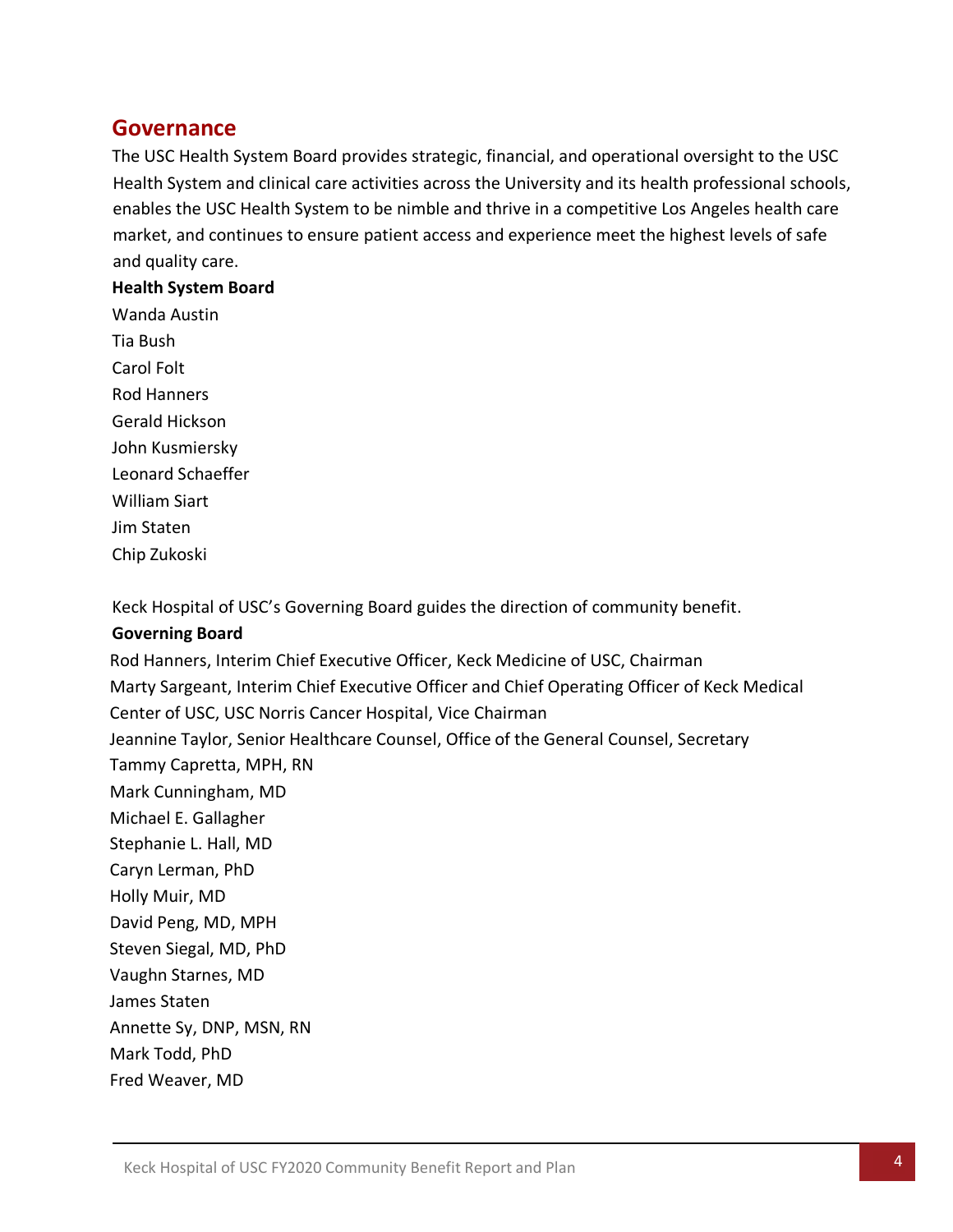# <span id="page-5-0"></span>**Caring for our Community**

Keck Hospital of USC recognizes its obligation to provide service above and beyond its role as a healing facility. This report demonstrates tangible ways in which Keck Hospital of USC is fulfilling its mission to improve the health and wellbeing of our community and provide personalized, compassionate and innovative health care. Keck Hospital of USC provides financial assistance to those in the community who cannot afford services, or whose health insurance does not cover all services rendered. In addition, Keck Hospital invests in the community to increase access to health care services and improve health.

#### **Service Area**

Keck Hospital of USC is located east of downtown Los Angeles on USC's Health Sciences Campus at 1500 San Pablo Street, Los Angeles, California 90033. Keck Hospital of USC is located in the Boyle Heights neighborhood of Los Angeles in LA County Service Planning Area (SPA) 4. The hospital draws primarily adult patients regionally from Southern California, with a primary service area of Los Angeles County, California.



Map of Los Angeles County by Service Planning Areas 1-8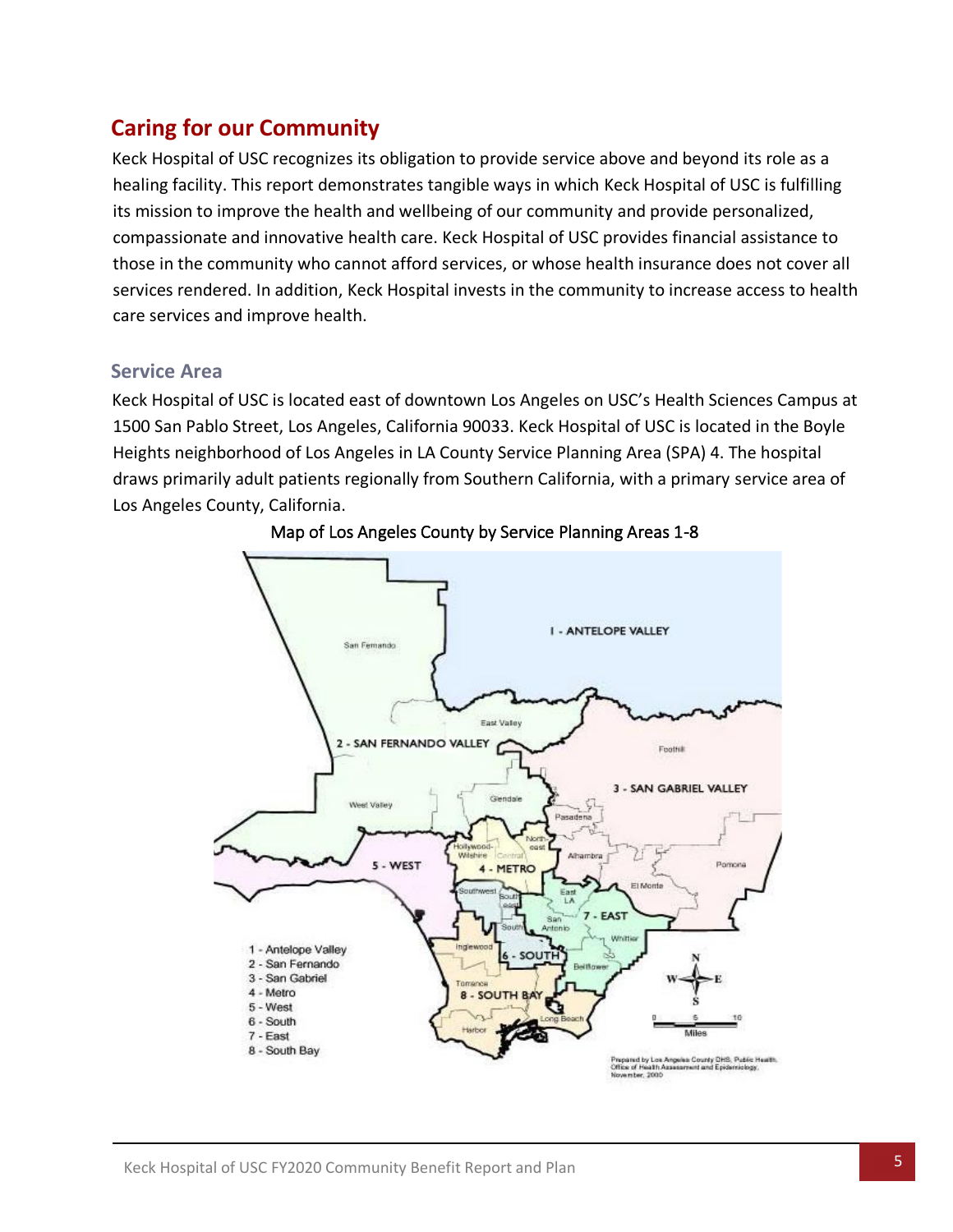## **Community Snapshot**

The population of Los Angeles County is 10,057,155. Children and youth make up 22.8% of service area population, 64.9% are adults, and 12.2% are seniors (65 years and older). Almost half of the population (48.3%) is Hispanic or Latino. At 26.7% of the population, Whites are the second largest race/ethnic group in the service area. Asians make up 14.1% of the population in the service area and African Americans are 8% of the population. In Los Angeles County, Spanish is spoken in 39.4% of the homes, 43.3% of the residents speak English only, and 10.9% speak an Asian language.

Among county residents, 22.6% are at or below 100% of the federal poverty level (FPL), which is higher than in the state (15.8%). Poverty increases for the population at 200% of FPL as 45% of county residents are at 200% of FPL. In Los Angeles County, children suffer with higher rates of poverty (30.4%) compared to the state (21.9%). Low levels of education are linked to poverty and poor health. In the county, 77.7% of the adult population, 25 years and older, have obtained a high school diploma or higher education. This is lower than the state rate of 82.1% and does not meet the Healthy People 2020 objective of 87% for high school graduation.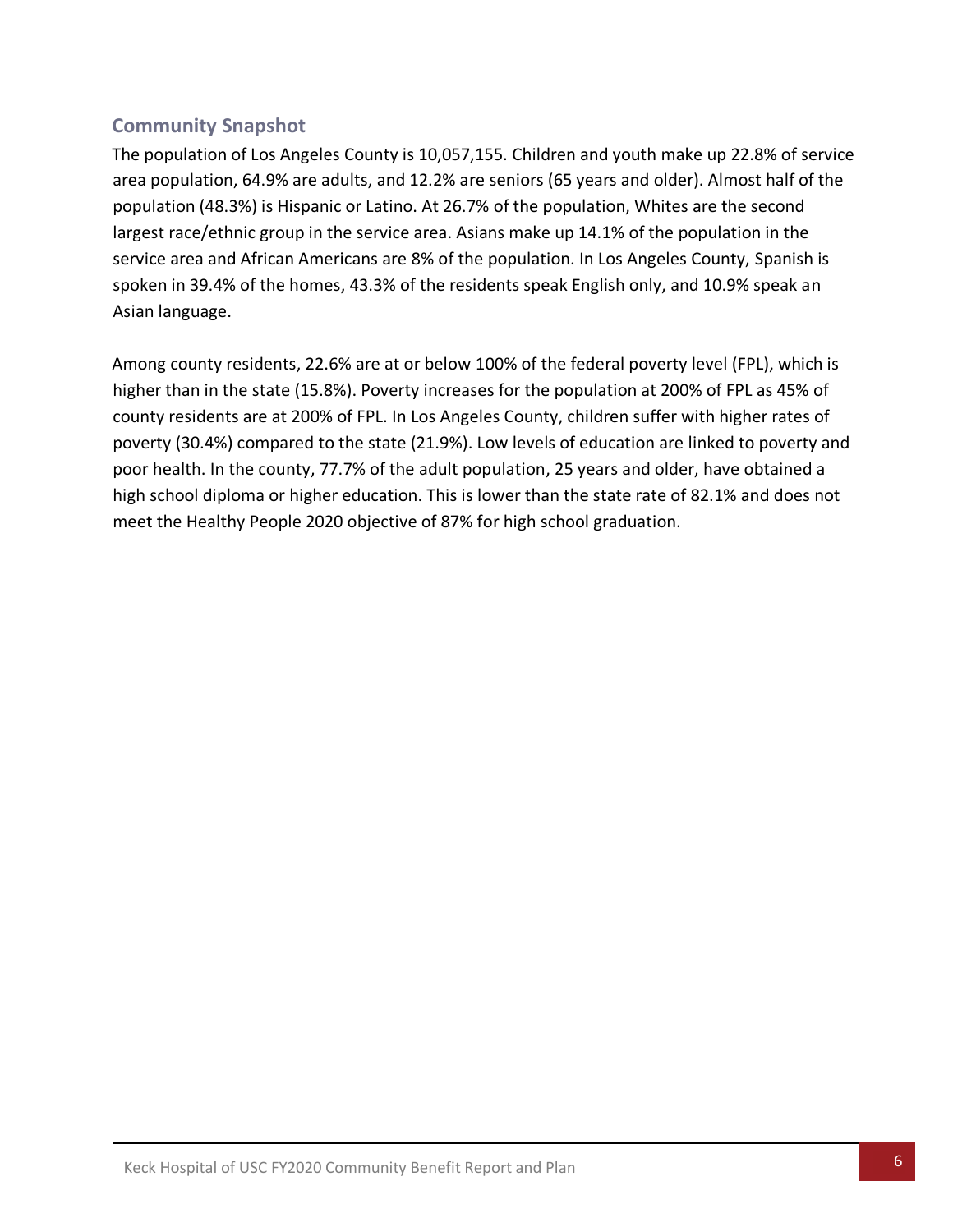# <span id="page-7-0"></span>**Community Health Needs Assessment**

Keck Hospital of USC completed a Community Health Needs Assessment (CHNA) in 2019 as required by state and federal law. The CHNA is a primary tool used by the hospital to determine its community benefit plan, which outlines how it will give back to the community in the form of health care and other community services to address unmet community health needs. The assessment incorporated components of primary data collection and secondary data analysis that focused on the health and social needs of the service area.

The CHNA examined up-to-date data sources for the service area to present community demographics, social determinants of health, access to health care, leading causes of death, maternal and infant health, disease and disability, health behaviors, mental health, substance use and misuse, and preventive practices. When applicable, these data sets were compared to the Healthy People 2020 objectives.

Targeted interviews were used to gather information and opinions from persons who represent the broad interests of the community served by the hospital. Eight (8) interviews were completed from February to March, 2019. Interviewees included individuals who are leaders and/or representatives of medically underserved, low-income, and minority populations, local health or other departments or agencies that have current data or other information relevant to the health needs of the community. Input was obtained from the Los Angeles County Department of Public Health.

#### **Community Engagement**

In addition, Keck Medicine of USC commissioned the National Health Foundation (NHF) to conduct a Community Environmental Scan in FY2019 to create a three-dimensional picture of the hospital communities, including their social, economic and physical barriers to healthy living, and engage the community for their perspectives on these issues.

This community engagement strategy was designed to gather community input on disparities within the hospital's service area, understand community resources, gauge gaps in services, clarify and enhance the community profile and provide recommendations for strategies and investments that could address community concerns and health disparities. Data collection occurred in three phases: community canvassing, focus groups and community stakeholder surveys.

Community canvassing occurred at two large events across the hospital's service area. The canvassing events engaged 111 residents. During these canvassing events, community residents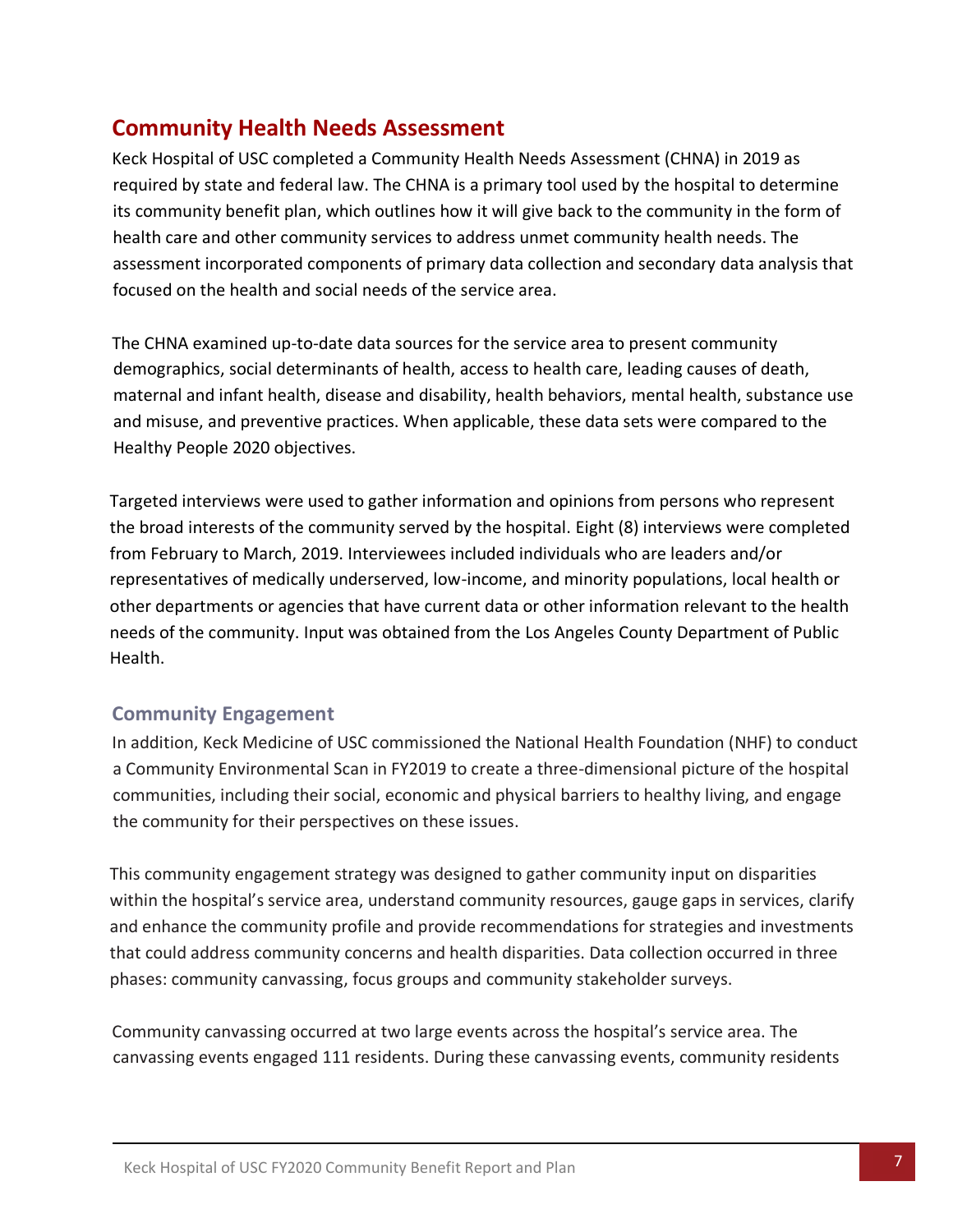were recruited for focus groups in multiple languages. Ten (10) focus groups engaged 108 persons and were conducted from November 2018 to March 2019.

Finally, community stakeholders were identified during these community canvassing and focus group recruitment events. Executive leaders in community organizations or schools, or individuals heavily involved in addressing community issues through local government were identified as qualified stakeholders. Stakeholder surveys were developed and disseminated once canvassing and focus group themes emerged. The surveys summarized the needs and concerns of community residents, which allowed the NHF team to ask stakeholders more direct questions regarding the severity of the emerging issues. The eleven (11) responding stakeholders represented a broad range of interest in the hospital's services area and included nonprofit leaders, school principals, police department representatives and local government officials.

## **Priority Health Needs**

Health needs were identified from secondary data using the size of the problem (relative portion of population afflicted by the problem) and the seriousness of the problem (impact at individual, family, and community levels). The analysis of secondary data yielded a preliminary list of significant health needs, which then informed primary data collection. The primary data collection process was designed to validate secondary data findings, identify additional community issues, solicit information on disparities among subpopulations, ascertain community assets to address needs and discover gaps in resources.

The identified significant health needs were prioritized with input from the community. Housing and homelessness, mental health, and preventive practices were ranked as the top three priority needs in the service area. The calculations of the community input resulted in the following priority ordering of the significant health needs:

- 1. Housing and homelessness
- 2. Mental health
- 3. Preventive practices
- 4. Chronic diseases
- 5. Access to health care
- 6. Sexually transmitted infections
- 7. Cancer
- 8. Overweight and obesity

#### The complete CHNA report and the prioritized health needs can be accessed at

[https://www.keckmedicine.org/community-benefit/.](https://www.keckmedicine.org/community-benefit/) We welcome feedback on the Community Health Needs Assessment and Implementation Strategy. Please send your feedback to: [BenefitandOutreach@med.usc.edu.](mailto:BenefitandOutreach@med.usc.edu.)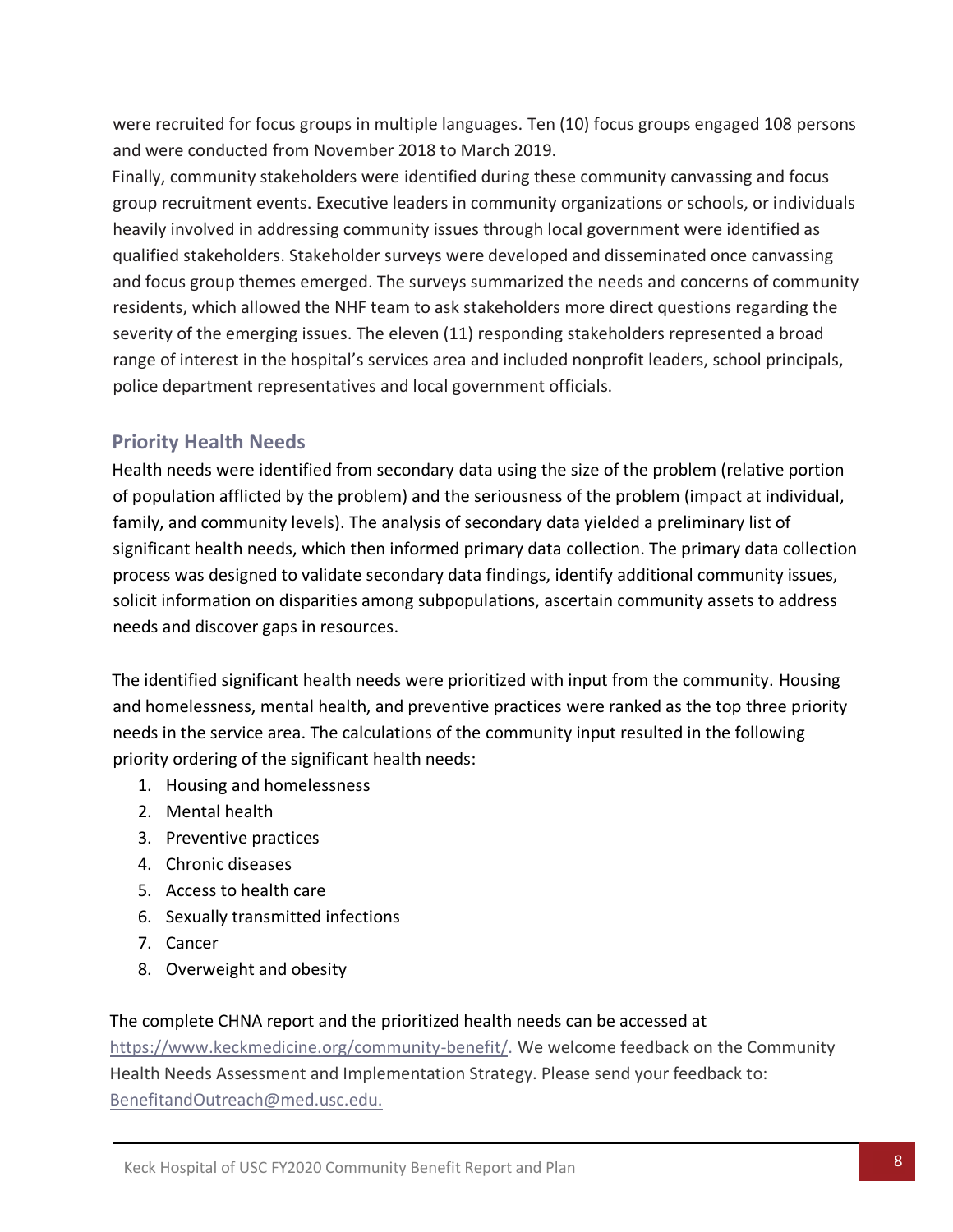## <span id="page-9-0"></span>**Addressing Priority Health Needs**

In FY2020, Keck Hospital of USC engaged in activities and programs that addressed the priority health needs identified in the 2020-2022 Implementation Strategy/Community Benefit Plan. Keck Hospital of USC has committed to community benefit efforts that address chronic disease, mental health and preventive practices. Selected activities and programs that highlight the Keck Hospital commitment to the community are detailed below.

#### **Chronic Diseases**

Chronic diseases are long-term medical conditions that tend to progressively worsen. Chronic diseases, such as cancer, heart disease, diabetes and lung disease, are major causes of disability and death. Chronic diseases are also the major causes of premature adult deaths.

#### **Response to Need**

In collaboration with the American Heart Association, Keck Medicine of USC continued support of the innovative school-based Teaching Garden program that educates students on healthy lifestyle habits and eating habits. Lincoln High School students worked alongside seniors from the Adventist Health White Memorial Senior Center where they built eight new portable planters to help expand their garden. The program focused on increasing access to healthy food in communities of need, as well as building intergenerational relationships between youth and seniors.

The American Heart Association's *A Tu Salud* produce distribution was conducted in collaboration with Keck Medicine of USC, USC Civic Engagement, Adventist Health White Memorial, the Weingart YMCA and Food Forward. Produce, meals and other personal care items were delivered directly to community members in need including low-income residents, seniors and people experiencing homelessness. Over 2,000 home deliveries were made.

Keck Medicine of USC supported the American Heart Association's development of Healthy for Good, a revolutionary healthy living movement to inspire everyone to create lasting change in their life and health, one small step at a time: eat smart, add color, move more, be well.

The hospital supported a weekly Farmer's Market at Hazard Park in East Los Angeles. Profits from the market provided funding for fresh fruits and vegetables for the local community. Additionally, a weekly Farmer's Market was held on the campus of the Keck School of Medicine located in Boyle Heights, providing fresh fruits and vegetables to local families.

Monthly, hospital staff members spent an afternoon to purchase, prepare and serve healthy meals to vulnerable men and women receiving shelter at the Dolores Mission.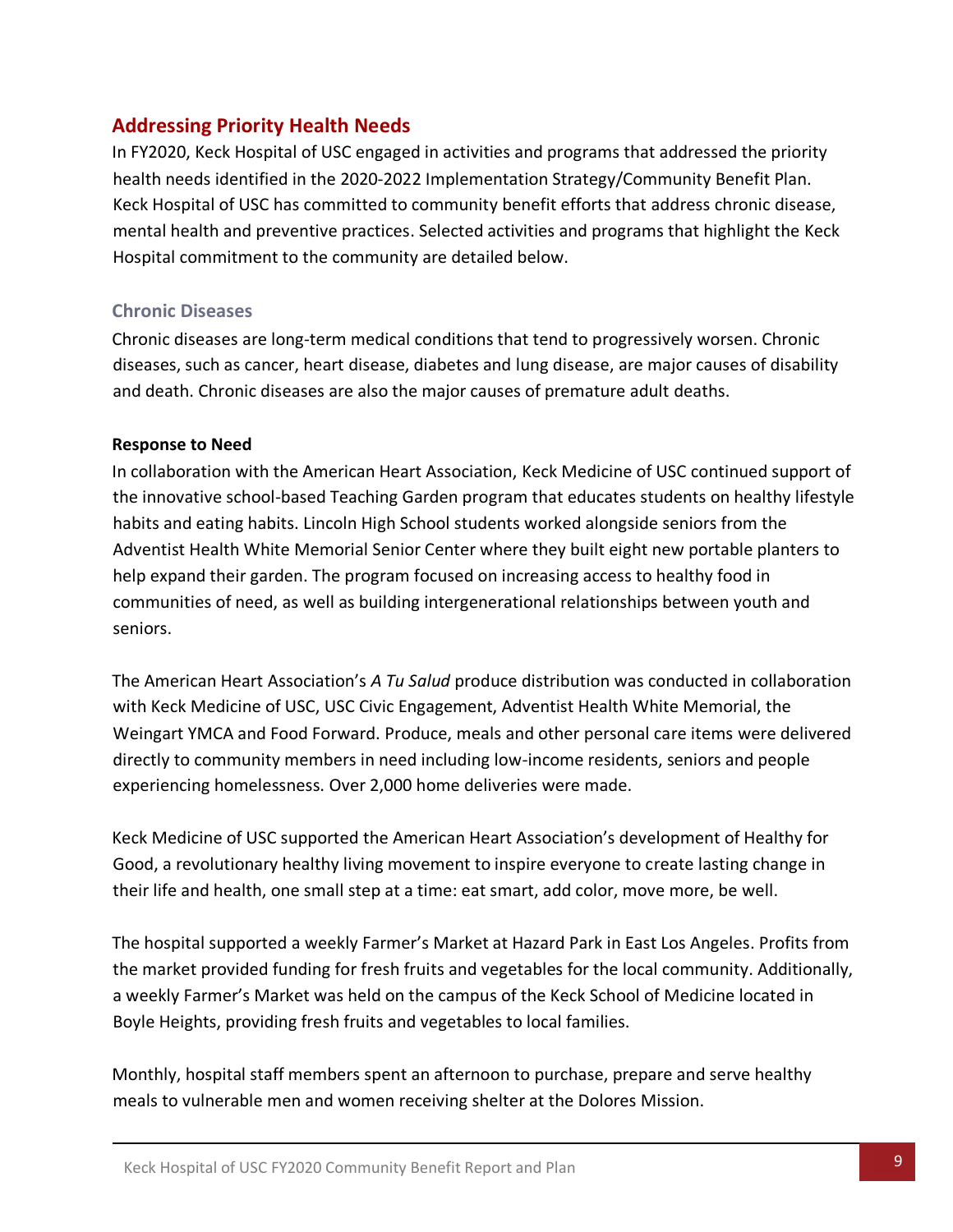The community was served by a number of support groups, open to the public and offered free of charge, which included:

- Bariatric Support Group
- Deep Brain Stimulation Support Group
- Lung Transplant Support Group
- Mindfulness Support Group
- Multiple Sclerosis Support Group
- Parkinson's Disease Support Group
- Stroke Support Group
- Ventricular Assist Device (VAD) Support Group

Keck Hospital of USC provided tele-stroke consultation to several California emergency departments. This enabled patients to access critical specialty services, regardless of their ability to pay.

The hospital hosted education events made available to health providers throughout the USC Keck School of Medicine, hospital staff and the provider community. The hospital offered guest lectures presented to the at-large clinician community and to health sciences students in Southern California.

The hospital provided financial support to a number of community organizations focused on chronic disease prevention and treatment, including (but not limited to): American Heart Association, AIDS Walk Los Angeles, and St. Jude Crosson Cancer Institute.

#### **Mental Health**

Positive mental health is associated with improved health outcomes. Indicators and contributors to poor mental health include poverty and low levels of education. The need to access mental health services was noted as a high a priority among community members.

#### **Response to Need**

The hospital provided health education informational materials on behavioral health issues. Public health education in the media and community health awareness events were conducted to encourage improved mental health.

In 2020, the Human Rights Campaign Foundation (HRC), the educational arm of the nation's largest LGBTQ civil rights organization, designated Keck Medicine's hospitals — Keck Medical Center of USC, which consists of Keck Hospital of USC and USC Norris Cancer Hospital, and USC Verdugo Hills Hospital — as LGBTQ Healthcare Equality Leaders.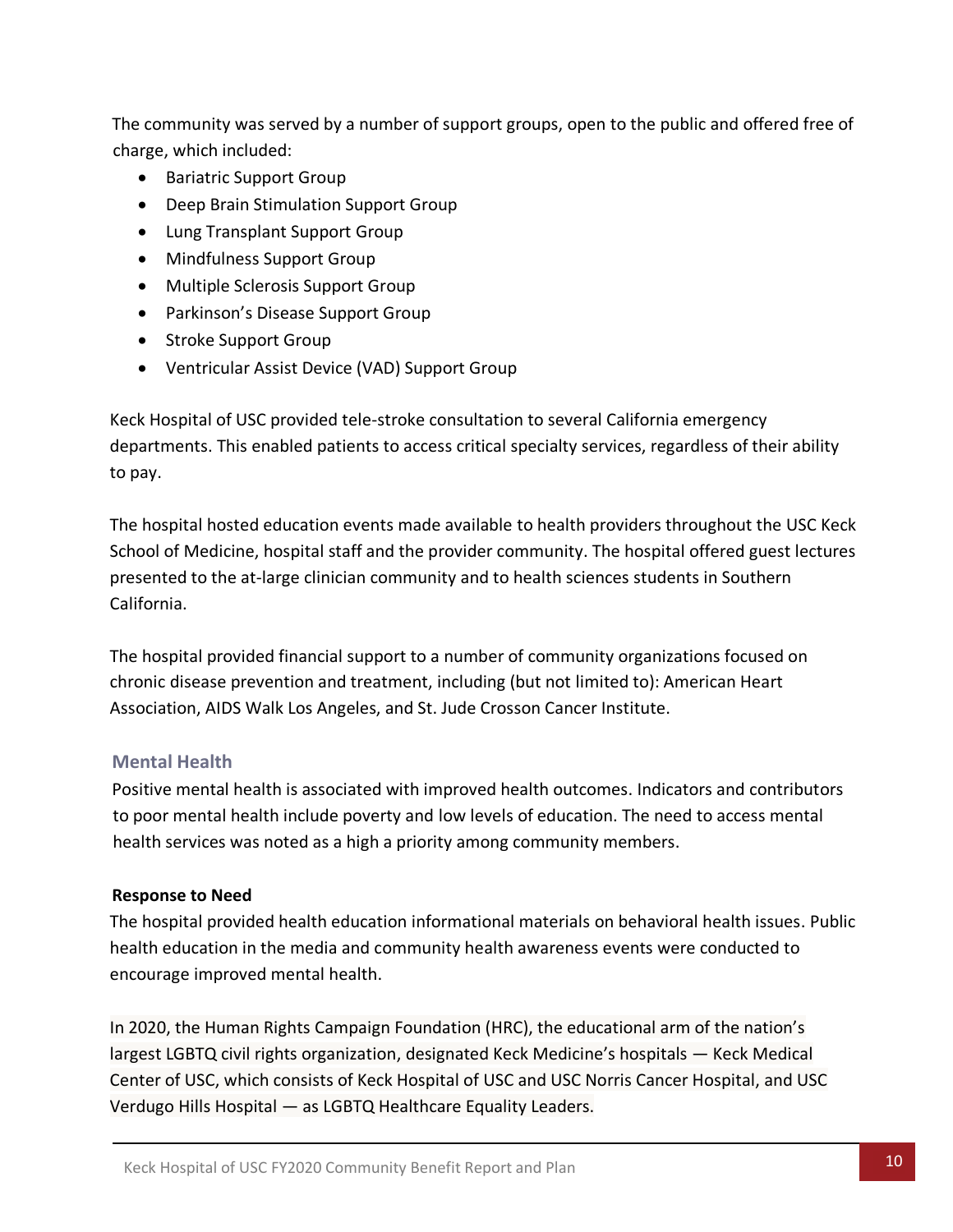The HRC's Healthcare Equality Index provides health care facilities information and resources that help ensure that LGBTQ people have access to nondiscriminatory, patient-centered care. The report is used to applaud facilities that have shown their commitment to LGBTQ patient-centered care, with scores based on the services and programs offered to the LGBTQ community.

#### **Preventive Practices**

Preventive health screenings and primary care consultations significantly increase life expectancy. Preventive practices include vaccinations, check-ups, and routine tests and exams.

#### **Response to Need**

Keck Hospital undertook an ambitious health awareness campaign, reaching tens of thousands of individuals through health blogs, publications, news media interviews, and social media posts with messages on today's top health topics, trends and concerns.

Transportation is a documented barrier to accessing health care services. The hospital funded transportation services for low-income patients and families who could not afford transportation to obtain needed health care services.

The annual Carnival of Love on Skid Row provided services for homeless Los Angeles residents. Keck Medicine of USC participated and distributed hygiene kits, sunscreen, health education materials, and blood pressure screenings.

## **Keck Hospital of USC COVID-19 Response**

The university, Keck Medicine and USC Verdugo Hills Hospital established dedicated coronavirus update pages to serve a variety of audiences needing to know safety precautions, visitor policies and more.

Keck Medicine of USC (KMUSC) participated in an ongoing community food drive in collaboration with local nonprofit organizations. More than 10,000 bags of fresh fruit, vegetables and food were distributed to nearby communities. In addition, KMUSC organized opportunities for volunteers to participate in daily wellness calls to connect with seniors and overcome feelings that are associated with self-isolation.

KMUSC sponsored the American Heart Association's annual symposium. This year's symposium focused on research on COVID-19 and cardiovascular health, managing hypertensive patients during COVID-19, and utilizing telemedicine to care for patients during the pandemic. The virtual symposium hosted over 200 attendees.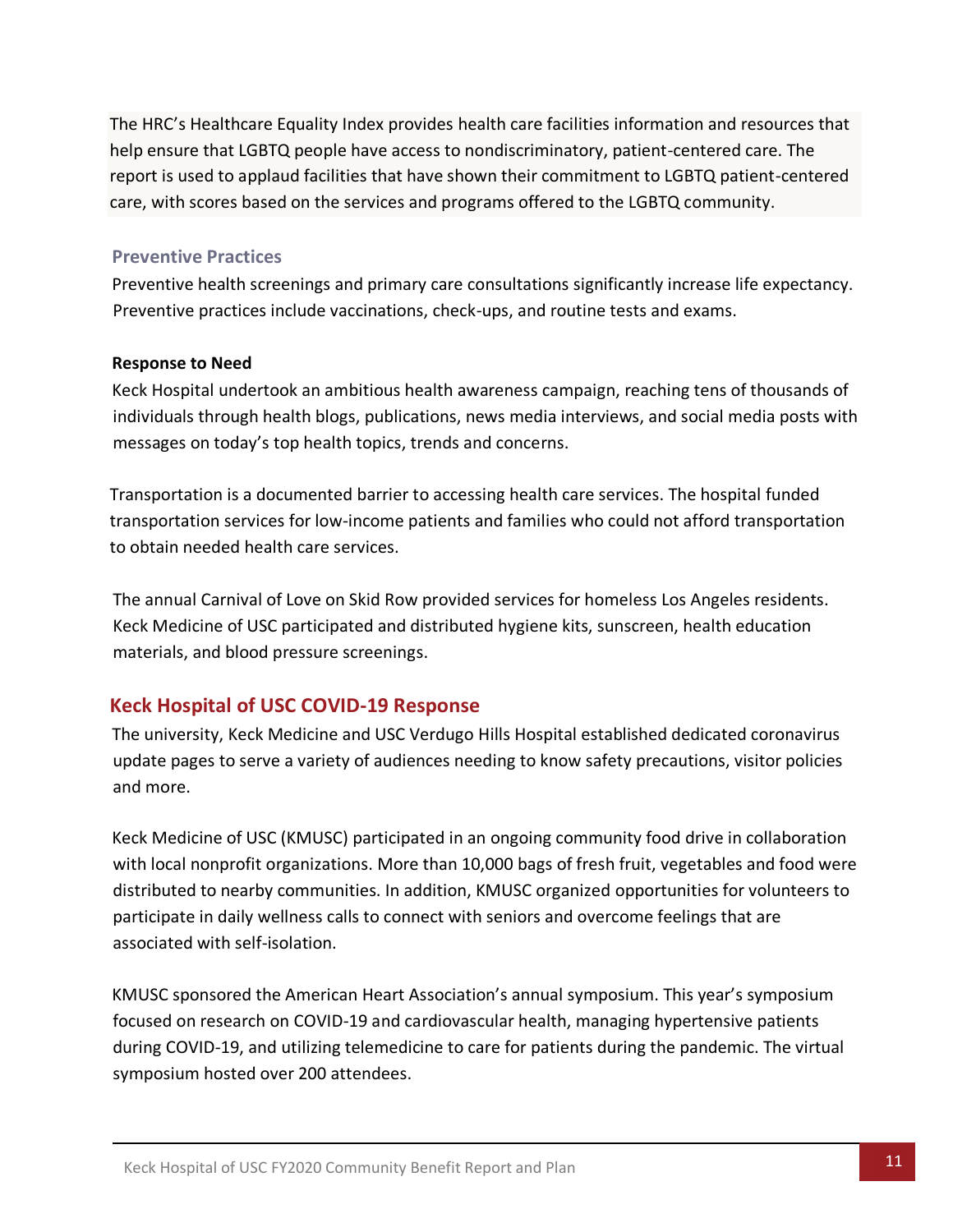Additionally, Keck Hospital of USC donated thermometers to Los Angeles Unified School District and local homeless shelters and provided grant funds to local nonprofits and churches to supplement food distribution in the community. Keck Hospital also supported COVID-19 awareness through numerous media outlets, including topics such as *Keeping Your Family Safe, How Long Does COVID-19 Stay Active, and COVID-19 Safety*.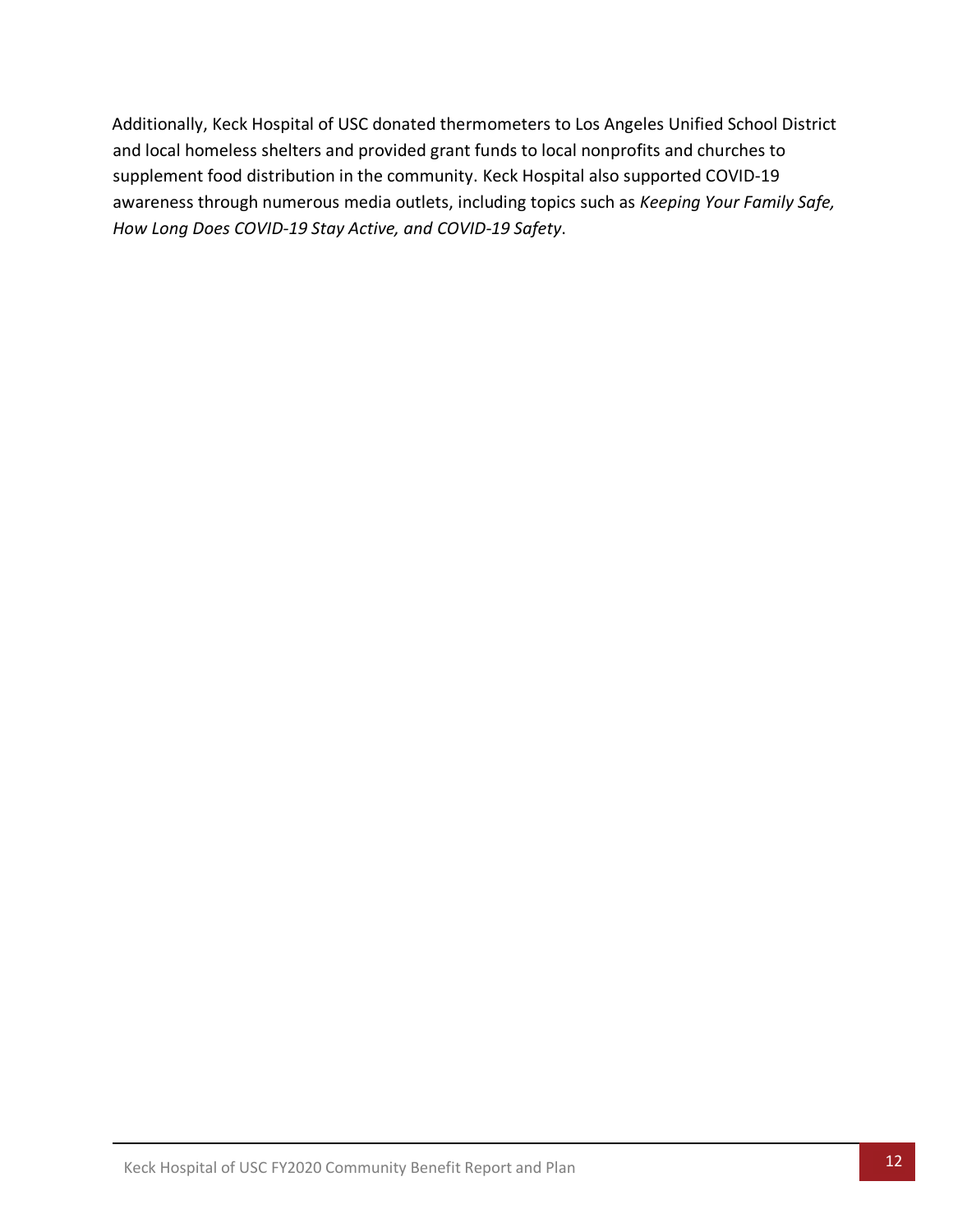# <span id="page-13-0"></span>**Community Benefit Services Summary FY2020**

#### **Accomplishments in FY2020 (July 1, 2019 to June 30, 2020)**

Community benefit services promote health and healing and are focused on addressing the identified unmet health needs of the community. For a program or service to be considered a community benefit it must: improve access to health care; or enhance the health of the community; or advance medical or health care knowledge; or reduce the burden of government or other nonprofit community efforts. Due to COVID-19, some of our annually supported programs and events were postponed. Other programs were transferred from in person events to virtual meetings to allow for social distancing.

## **Community Health Improvement Services**

*Definition: activities carried out to improve community health, available to the public, which address a community need.* 

#### **Community Health Education**

- In collaboration with the American Heart Association, Keck Hospital supported the innovative school-based Teaching Garden program that educated students on healthy lifestyle habits and eating habits.
- Keck Hospital of USC hosted education seminars and workshops on a variety of topics open to the public and provided health education informational materials.
- The community was served by a number of support groups, open to the public and offered free of charge, which included:
	- o Bariatric Support Group
	- o Deep Brain Stimulation Support Group
	- o Lung Transplant Support Group
	- o Mindfulness Support Group
	- o Multiple Sclerosis Support Group
	- o Parkinson's Disease Support Group
	- o Stroke Support Group
	- o Ventricular Assist Device (VAD) Support Group
- The hospital supported a weekly Farmer's Market at Hazard Park in East Los Angeles. Additionally, a weekly Farmer's Market was held on the campus of the Keck School of Medicine located in Boyle Heights, providing fresh fruits and vegetables to local families.
- The annual Carnival of Love on Skid Row provided services for homeless Los Angeles residents. Keck Medicine of USC participated and distributed hygiene kits, sunscreen, health education materials, and blood pressure screenings.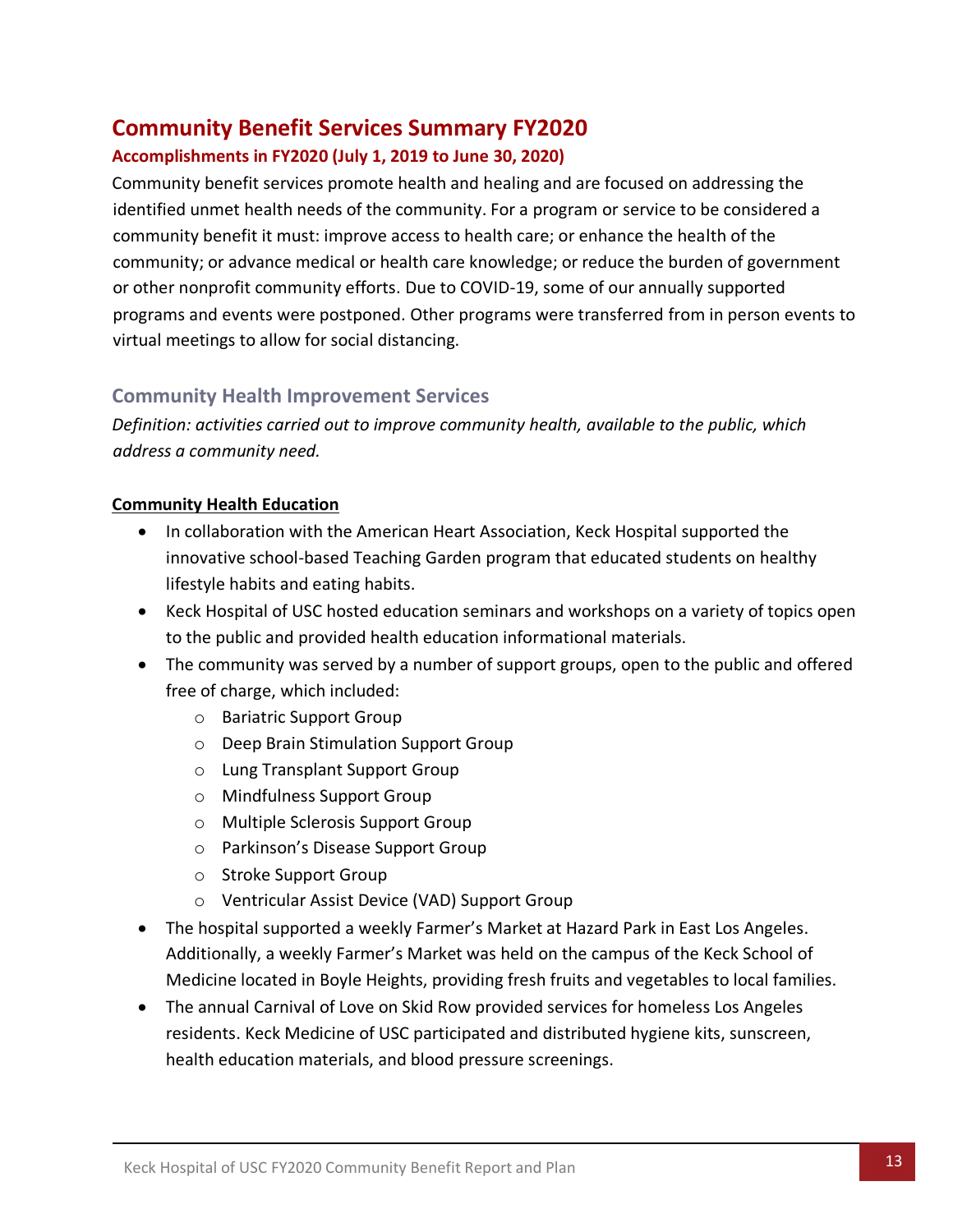- At the Women's Health Expo at the Long Beach Convention Center, hospital staff provided educational materials to 59 individuals.
- Public health education in the media and community health awareness events were conducted to encourage healthy behaviors and prevent chronic and communicable diseases.

#### **Health Care Support Services**

- Transportation vouchers were made available to patients and families for whom accessing transportation is a barrier to obtaining care.
- Keck Medicine of USC provided access to an electronic health library available to the public on its website. The site provided information on health conditions, wellness and prevention topics.
- Keck Hospital of USC provided tele-stroke consultations to several California emergency departments. This enabled patients to access critical specialty services, regardless of their ability to pay.

## **Health Professions Education**

*Definition: education programs for physicians, nurses, nursing students, and other health professionals.*

#### **Graduate Medical Education**

The USC Hospitals are clinical settings for Interns, Residents and Fellows from the USC Keck School of Medicine. Clinical faculty at the Keck School of Medicine directs a broad range of accredited residency and fellowship training programs.

#### **Nursing Education**

169 nursing students from area colleges and universities participated in clinical rotations at Keck Hospital.

#### **Other Health Professions Education**

Keck Hospital welcomed numerous health professionals in FY2020. Students were educated and performed their clinical hours and/or internship rotations:

- Occupational Therapy students
- Speech Therapy students
- 127 USC Pharmacy students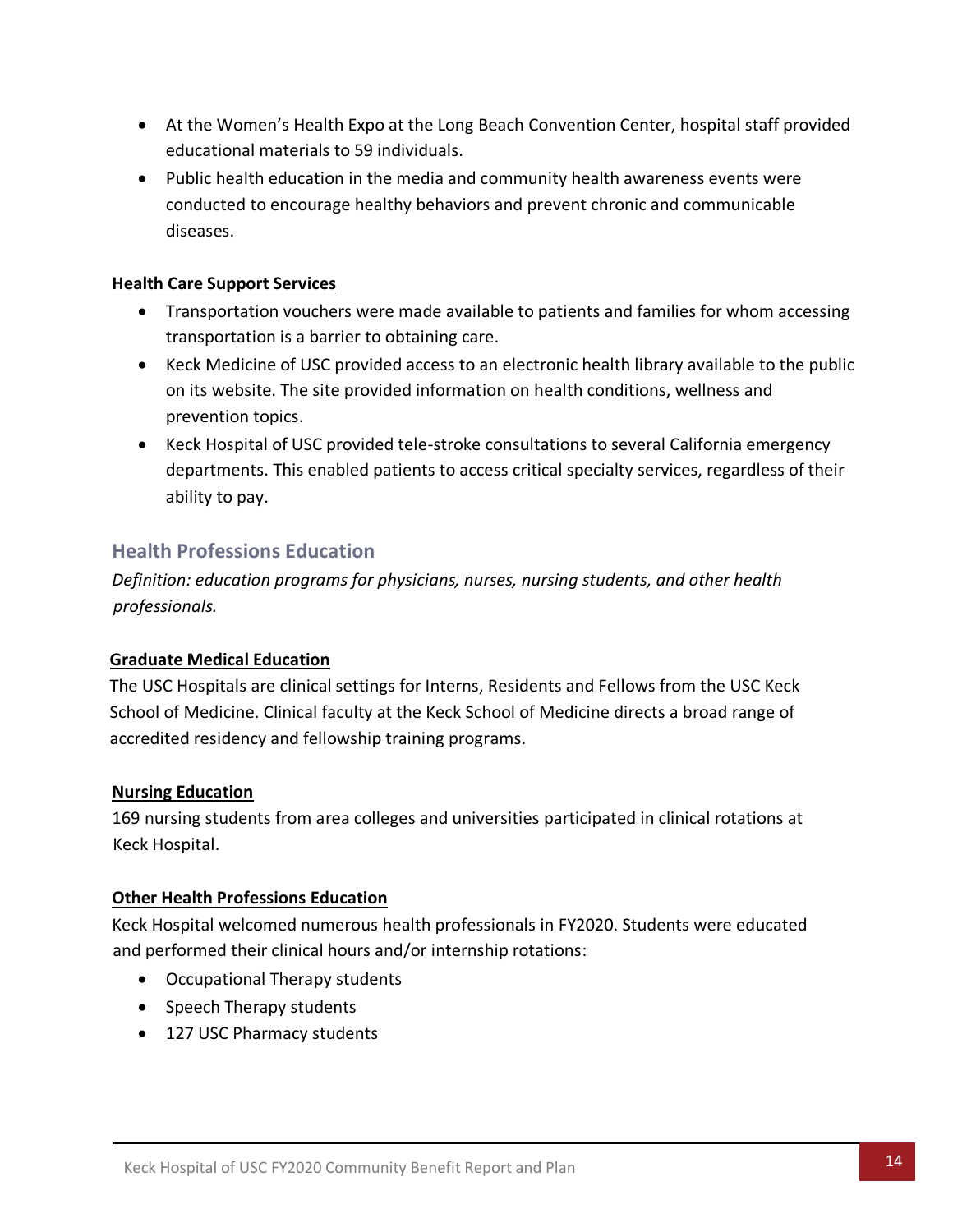#### **Continuing Education**

The hospital hosted education events made available to health providers throughout the Keck School of Medicine, hospital staff and the provider community. The hospital offered guests lectures presented to the at-large community and to health sciences students in Southern California, including the Cerebrovascular Disease Symposium, *From Clinical Trial to Clinical Practice*.

#### **Research**

*Clinical and community health research, and studies on health care delivery that are generalizable, shared with the public and funded by the government or a tax-exempt entity; does not include the costs of proprietary research.*

Clinical trials take place at the USC Health Sciences Campus. Administration and oversight are provided for all research studies that involve hospital patients and facilities. Much of the research performed is made possible by grants and other philanthropic support. In compliance with Federal regulations, research expenses are reported after applying the restricted research specific offsetting funding revenue.

## **Cash and In-Kind Donations**

*Definition: funds and in-kind services donated to community groups and nonprofit organizations.*

The hospital provided in-kind donations of meeting space for a number of nonprofit organizations and community groups. Additionally, monetary contributions were made to nonprofit organizations that support community benefit efforts and address significant health needs in the community, including:

- AIDS Walk Los Angeles
- AltaMed
- American Heart Association
- Legacy LA
- Los Angeles Unified School District
- Proyecto Pastoral
- YMCA

#### **Community Benefit Operations**

*Definition: direct and indirect costs associated with assigned staff, community health needs assessments, community benefit planning, tracking, reporting, evaluating and operations.*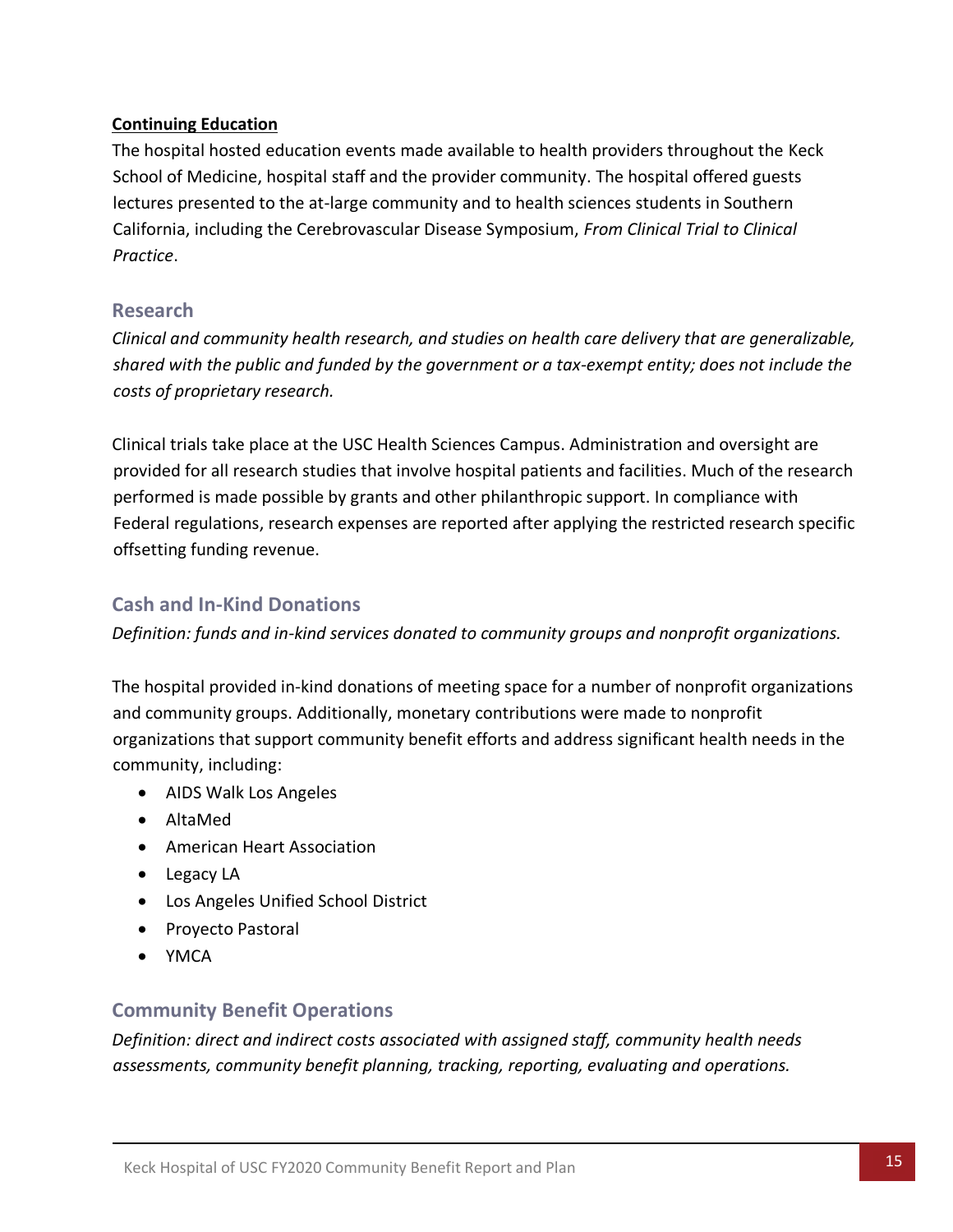In FY2020, funding supported:

- Community benefit staff salary, benefits and expenses
- Administrative support for community benefit
- Community benefit consultants

## **Community Building Activities**

Definition: *activities that support community assets by offering the expertise and resources of the hospital organization. These activities may address the root causes of health problems or the determinants of health, such as education, homelessness, poverty and the environment.*

#### **Workforce Development**

Keck Hospital participated in community programs that encouraged careers in the health professions.

- Keck Medicine of USC continued its efforts to engage students from local Los Angeles schools that typically enroll underserved students. 68 students from the Bravo Medical Magnet High School participated in a job shadowing and mentoring program. Each semester, three classes of students spend 7.5 hours a week working with staff in a variety of roles and departments.
- USC STEM Day of Discovery was an opportunity for 700 middle school and high school students to discover the many career opportunities available in health care.
- Keck Medicine and Keck Hospital worked with AltaMed Health Services (a Federally Qualified Health Center) to co-sponsor two AmeriCorps interns. The focus was to promote health career development in local schools and job training.
- USC McMorrow Neighborhood Academic Initiative is an academically rigorous and comprehensive, seven-year pre-college program designed to prepare students from South and East Los Angeles for admission to a college or university.
- Keck Medicine worked with LA Hire Youth to employ 12 students over the summer, providing them the skills and confidence needed to pursue a job in the health care field.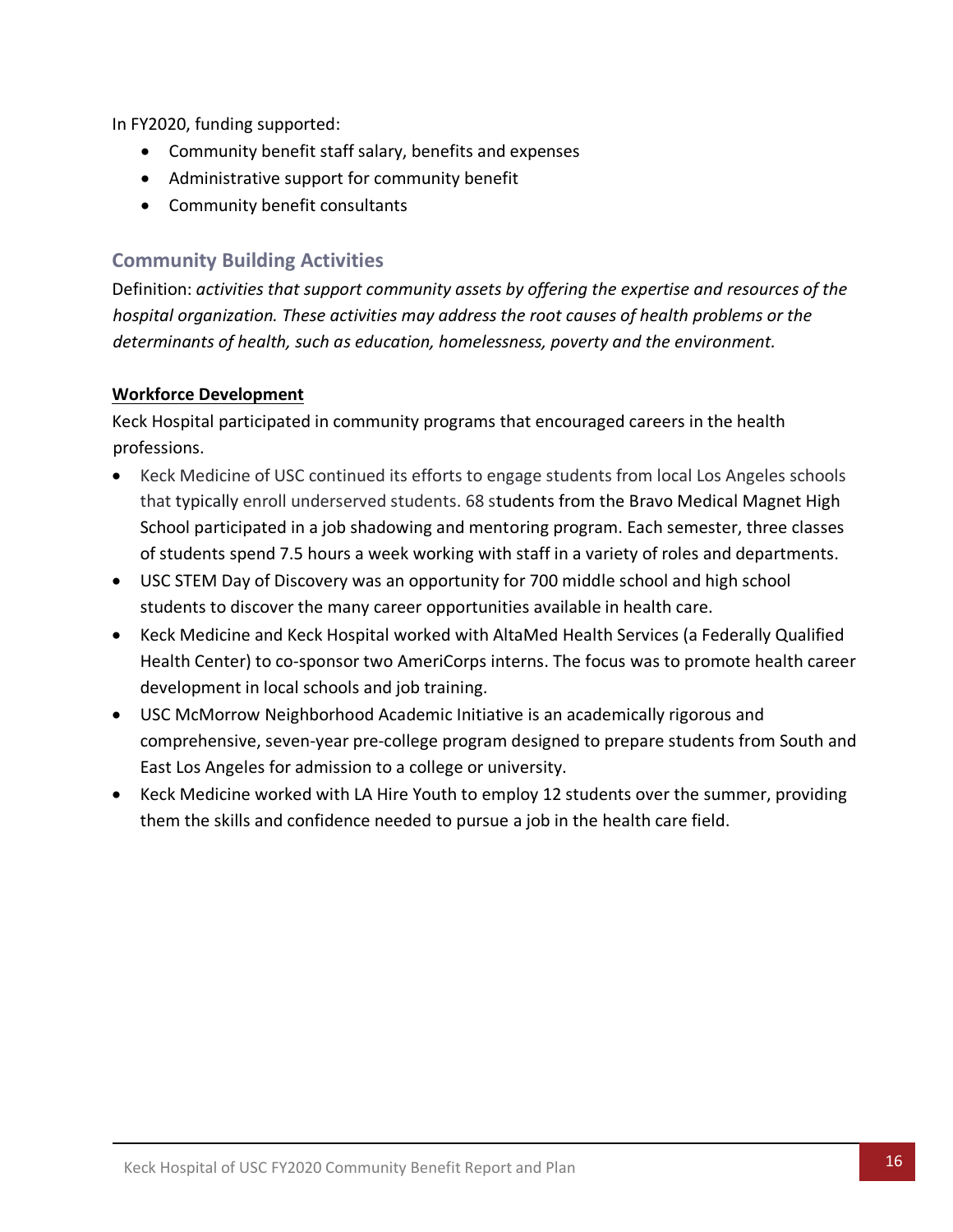# <span id="page-17-0"></span>**Financial Summary of Community Benefit**

The Keck Hospital of USC financial summary of community benefit for FY2020 (July 1, 2019 to June 30, 2020) is summarized in the table below. The Hospital's community benefit costs are in compliance with Internal Revenue Service instructions for Form 990 Schedule H and are based on the Hospital's overall cost to charge ratio.

| <b>Community Benefit Categories</b>                                           | <b>Net Benefit</b> |
|-------------------------------------------------------------------------------|--------------------|
| Charity Care/Financial Assistance <sup>1</sup>                                | \$2,221,560        |
| Unpaid Costs of Medi-Cal <sup>2</sup>                                         | \$20,671,426       |
| Education and Research <sup>3</sup>                                           | \$24,435,190       |
| Other for the Broader Community <sup>4</sup>                                  | \$1,909,973        |
| <b>Total Community Benefit Provided Excluding Unpaid Costs</b><br>of Medicare | \$49,238,149       |
| Unpaid Costs of Medicare <sup>2</sup>                                         | \$94,592,398       |
| <b>Total Quantifiable Community Benefit</b>                                   | \$143,830,547      |

<sup>&</sup>lt;sup>1</sup> Financial Assistance includes traditional charity care write-offs to eligible patients at reduced or no cost based on the individual patient's financial situation. Financial Assistance or Charity Care does not include costs for patients who had commercial insurance, but could not afford their out of pocket costs.

<sup>&</sup>lt;sup>2</sup> Unpaid costs of public programs include the difference between costs to provide a service and the rate at which the hospital is reimbursed.

<sup>&</sup>lt;sup>3</sup> Costs related to the health professions education programs and medical research that the hospital sponsors.

<sup>4</sup> Includes non-billed programs such as community health education, screenings, support groups, clinics, support services and community benefit operations.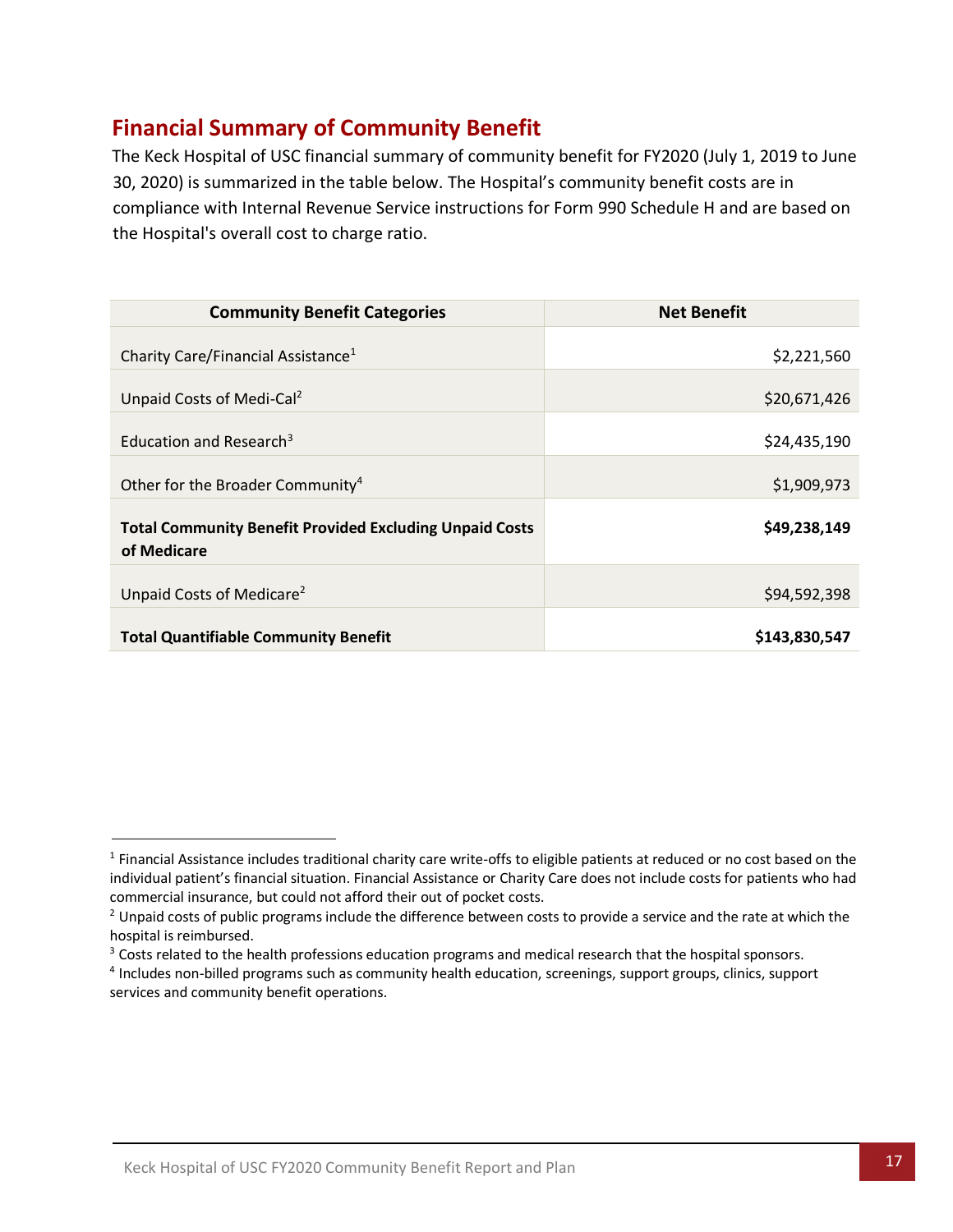# <span id="page-18-0"></span>**Community Benefit Plan FY2021**

Keck Hospital of USC continues to implement activities and programs to address the priority needs in our service area. Given the current unprecedented times as a result of COVID-19, Keck Hospital anticipates some FY2021 plans may be modified due to urgent community needs and situational restrictions that may limit how we are able to support the health and wellbeing of at-risk individuals and families in the hospital service area.

## <span id="page-18-1"></span>**Significant Needs the Hospital Intends to Address**

Keck Hospital intends to take actions to address the following health needs that were identified in the FY2019 CHNA and detailed in the FY2022-2022 Implementation Strategy:

- Chronic diseases
- Mental health
- Preventive practices

#### **Health Need: Chronic Diseases**

#### **Strategy**

Increase access to programs that support prevention and health maintenance and decrease barriers to care for vulnerable populations with chronic diseases.

#### **Actions**

- 1. Collaborate with Proyecto Pastoral to offer community health education, community lectures, presentations and workshops, including the Annual Proyecto Pastoral Women's Conference.
- 2. Through our ongoing partnership with American Heart Association, Keck hospital will:
	- a. Provide education to community members and primary care providers on cardiac disease and stroke prevention at the Annual FQHC Clinical Symposium.
	- b. Provide a reoccurring free produce market, *A Tu Salud,* to help address food access and affordability for the surrounding community. In addition, the hospital will host a weekly Famers Market to provide fresh fruits and vegetables for the local community and donate fresh fruits and vegetables to families in need.
- 3. Host health and wellness fairs, including screenings at the Mariachi Festival, Skid Row Carnival of Love, and Taste of Soul.
- 4. In collaboration with the Street Medicine program at Keck School of Medicine of USC, Keck Hospital will address the circumstances that undermine the physical health of the community's homeless population.
- 5. Provide support groups to assist those with chronic diseases and their families.
- 6. Design and implement strategies to foster a welcoming environment for LGBTQ community members facing chronic diseases.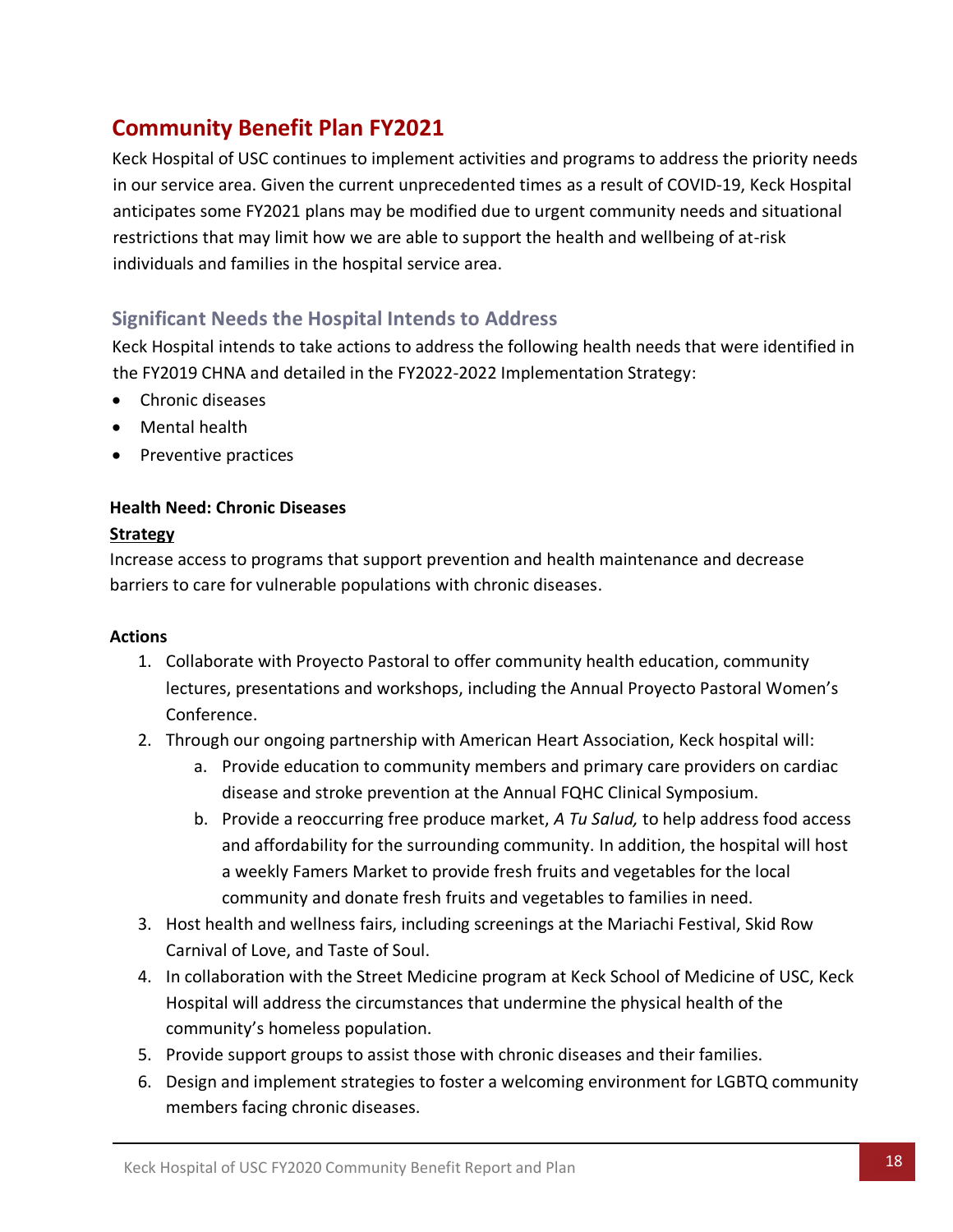7. Provide funding and in-kind support to encourage chronic disease prevention and treatment.

#### **Health Need: Mental Health**

#### **Strategy**

Expand access to services that will impact mental health in Los Angeles County.

#### **Actions**

- 1. In collaboration with the Street Medicine program at Keck School of Medicine of USC, Keck Hospital will address the circumstances that undermine the mental and emotional wellbeing of the community's homeless population.
- 2. Offer community health education, community lectures, presentations and workshops.
- 3. Ensure equitable and inclusive care of lesbian, bisexual, transgender and queer (LGBTQ) community members facing mental health issues and concerns.
- 4. Support collaborative efforts that support access to mental health including partnering with the Department of Psychiatry for continuous care.
- 5. Increase community awareness and prevention efforts and availability of resources to address mental health concerns.
- 6. Provide funding and in-kind support to increase mental health awareness and access to care.

#### **Health Need: Preventive Practices Strategy**

Expand availability and access to preventive care practices and increase compliance with preventive care recommendations, including screenings, immunizations, and lifestyle and behavior changes.

#### **Actions**

- 1. In collaboration with the American Heart Association, Keck Hospital will continue the innovative school-based Teaching Garden program that promotes healthy lifestyle and eating habits to youth.
- 2. Provide education and resources focused on healthy living and disease prevention.
- 3. Increase access to primary and specialty care through telehealth services. Collaborate with local and regional clinics and hospitals in the Los Angeles Region on innovative expansion of telemedicine services to underserved patients.
- 4. Ensure staff members are equipped with the skills and knowledge to provide nondiscriminatory patient-centered preventive care.
- 5. Provide funding and in-kind support to increase preventive health screenings.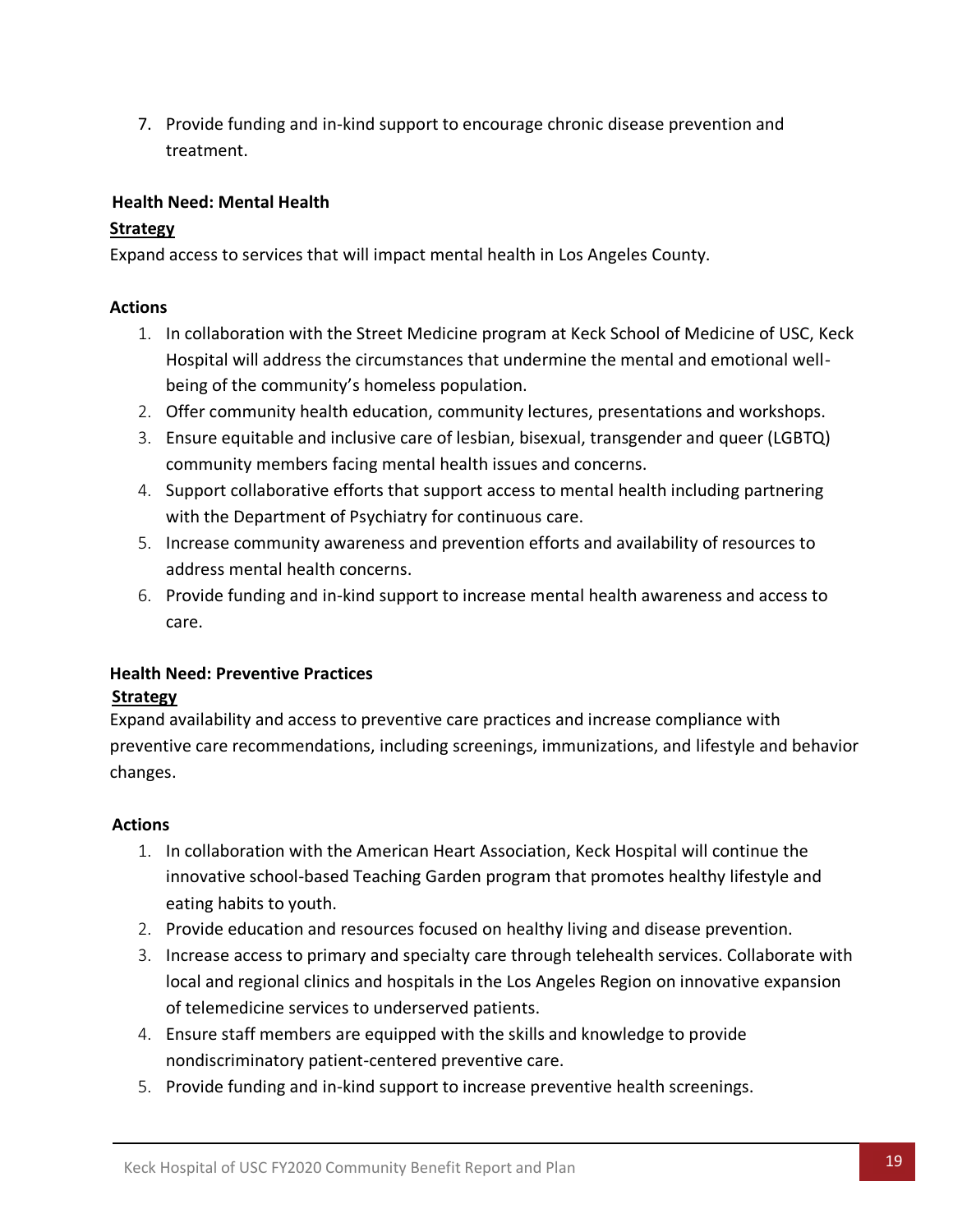## <span id="page-20-0"></span>**Needs the Hospital Will Not Address**

Taking existing hospital and community resources into consideration, Keck Hospital will not directly address the remaining health needs identified in the CHNA including access to health care, housing and homelessness, overweight and obesity, and sexually transmitted infections. Keck Hospital chose to concentrate on those health needs that can most effectively be addressed, given the organization's capabilities. Keck Hospital will continue to look for opportunities to address community needs and provide assistance where we can make a meaningful contribution.

## <span id="page-20-1"></span>**Evaluation of Impact**

Keck Hospital of USC will monitor and evaluate the programs and activities outlined above. The reporting process includes collection and documentation of tracking measures, such as the number of people reached/served and collaborative efforts to address health needs.